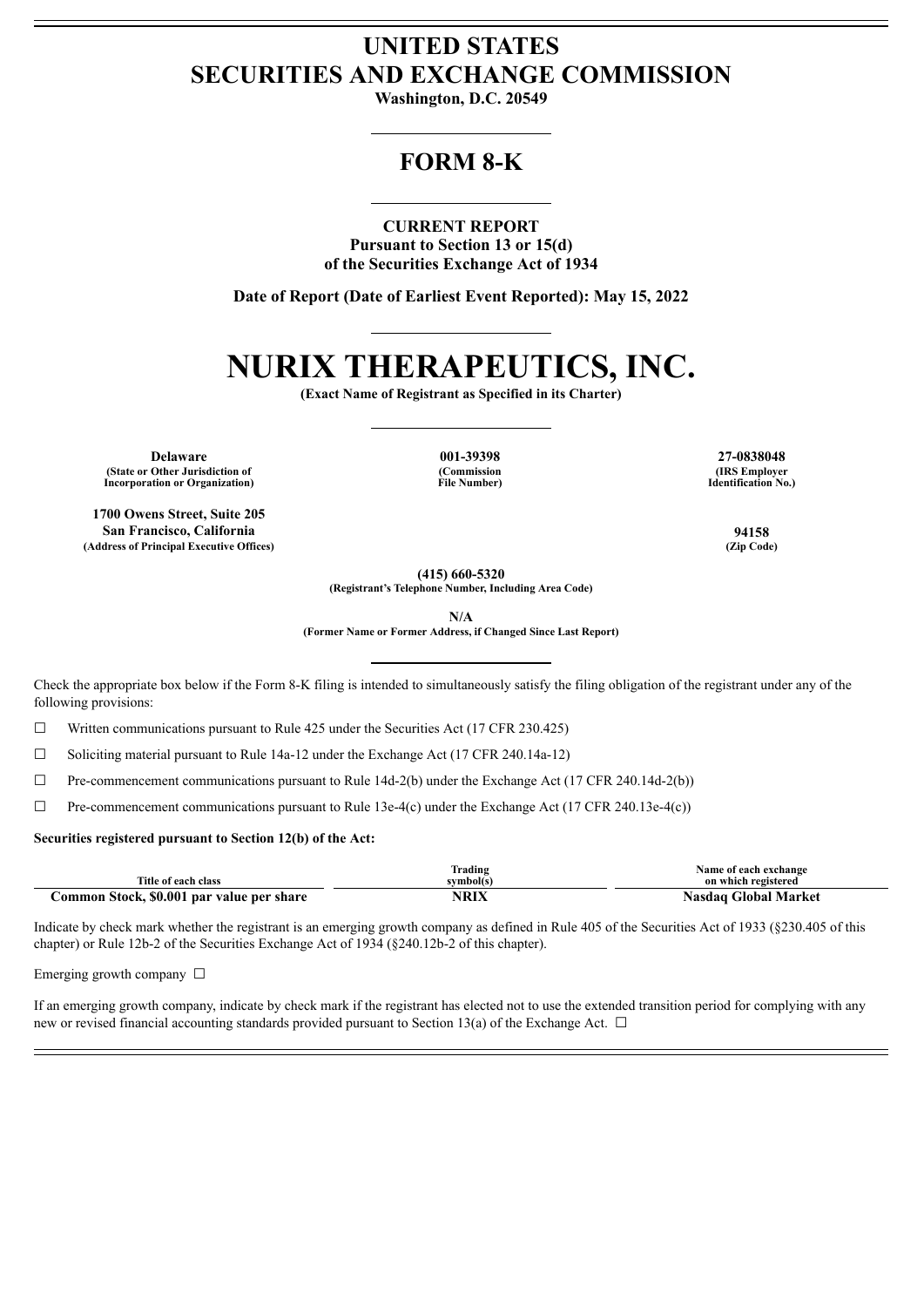### Item 5.02 Departure of Directors or Certain Officers; Election of Directors; Appointment of Certain Officers; Compensatory **Arrangements of Certain Officers.**

(b)

On May 15, 2022, Clay B. Siegall, Ph.D., notified the board of directors (the "Board") of Nurix Therapeutics, Inc. of his resignation as a Class II member of the Board and as a member of the Board's Compensation Committee and Development Advisory Committee, effective immediately.